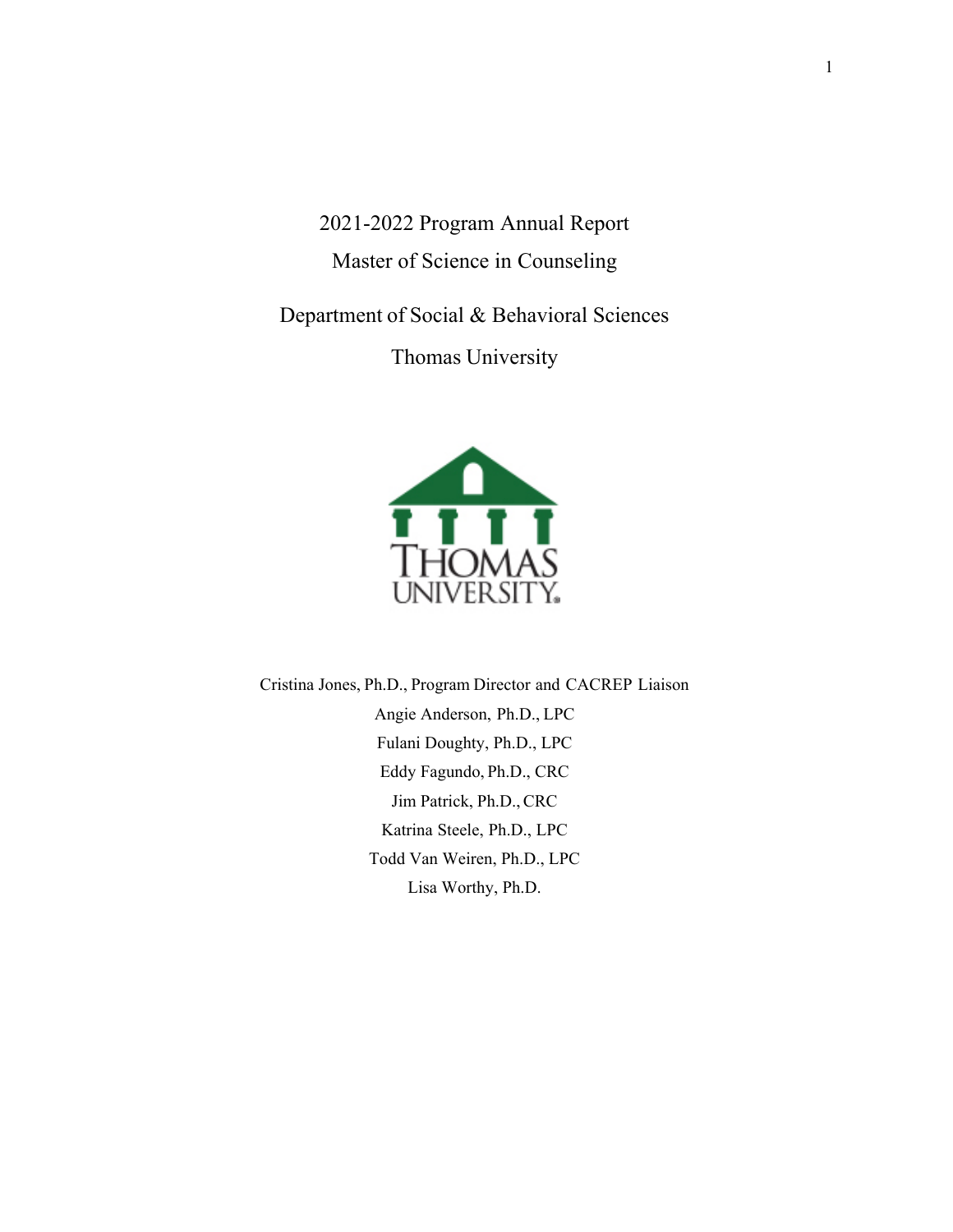# Contents

| 2)  |                                                                                                      |  |  |  |  |
|-----|------------------------------------------------------------------------------------------------------|--|--|--|--|
| 3)  |                                                                                                      |  |  |  |  |
| 4)  |                                                                                                      |  |  |  |  |
| 5)  |                                                                                                      |  |  |  |  |
| 6)  |                                                                                                      |  |  |  |  |
| 7)  |                                                                                                      |  |  |  |  |
| 8)  |                                                                                                      |  |  |  |  |
| 9)  |                                                                                                      |  |  |  |  |
| 10) |                                                                                                      |  |  |  |  |
| 11) |                                                                                                      |  |  |  |  |
| 12) |                                                                                                      |  |  |  |  |
| 13) |                                                                                                      |  |  |  |  |
|     | Site Supervisor Evaluation of the Thomas University Masters of Science in Clinical Mental Health and |  |  |  |  |
|     |                                                                                                      |  |  |  |  |
|     |                                                                                                      |  |  |  |  |
|     |                                                                                                      |  |  |  |  |
|     |                                                                                                      |  |  |  |  |
|     |                                                                                                      |  |  |  |  |
|     |                                                                                                      |  |  |  |  |
|     |                                                                                                      |  |  |  |  |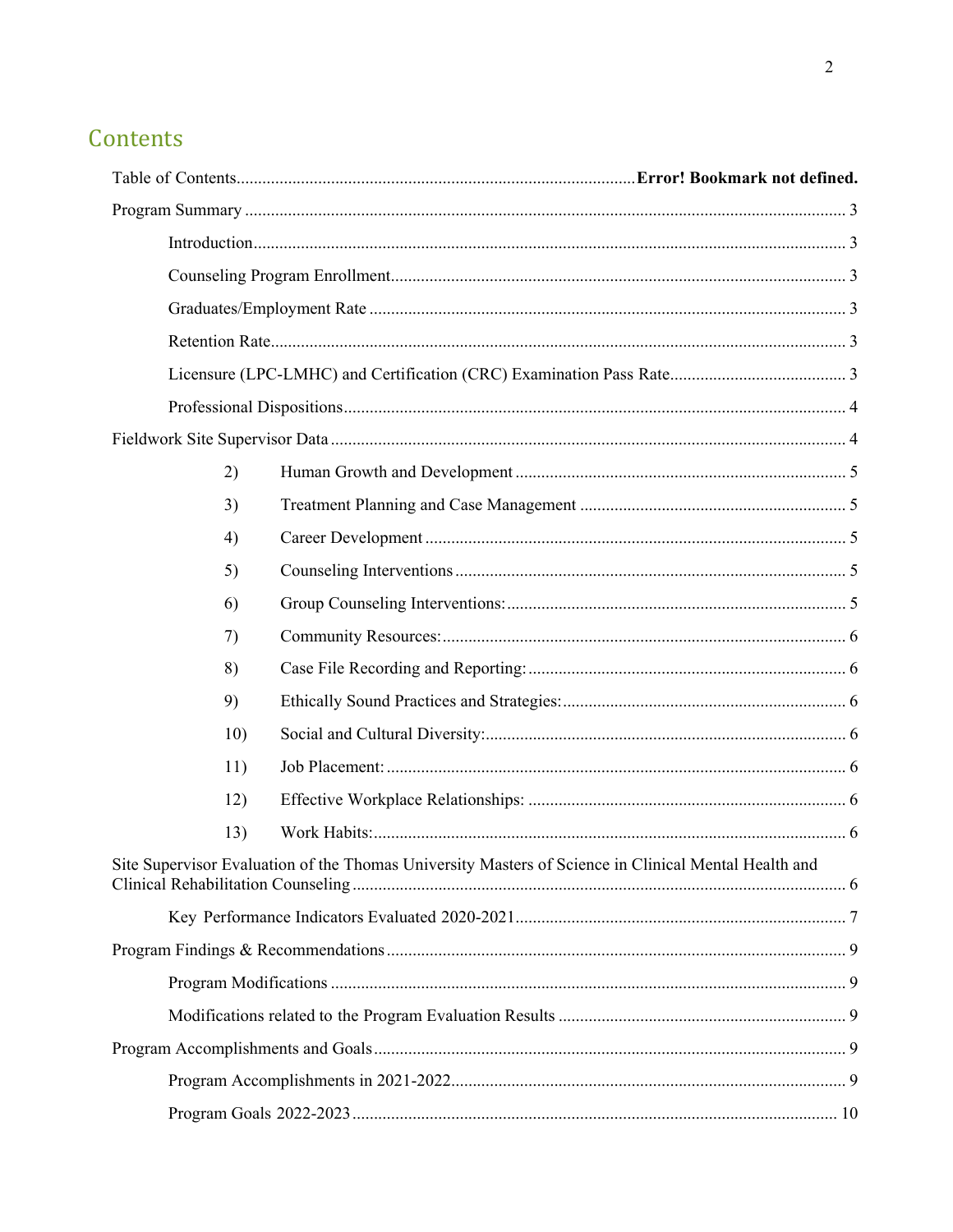### **Program Summary**

#### **Introduction**

This is the 2021-2022 Annual Report for the Master of Science in Counseling (MSC) program at Thomas University. The data provided within this report is for the semesters Summer 2020, Fall 2020, Spring 2021, Summer 2021 and Fall 2021. Spring 2022 data is not available at the time of this report.

The Master of Science in Counseling (MSC) program made structural changes beginning in Fall 2021. The program moved from a Council for Accreditation of Counseling & Related Educational Programs (CACREP) Dually-accredited Clinical Mental Health & Clinical Rehabilitation program (expiration October 2023) to a Counseling program with a Foundational core and four Specializations in 4 areas: (1)Clinical Mental Health Counseling (COU), (2) Clinical Rehabilitation (RCE), (3) School Counseling (PSC), and (4) Addiction Counseling (AAD). Pre and post this change, program improvement data collection continued, involving the collection of quantitative and qualitative data used to determine how to improve the program. The MSC program used the CACREP 2016 standards to conduct the assessment and evaluate annual results. This report serves to provides stakeholders with an overview of the program review results, program data, and program modifications that result from the annual review. In addition, stakeholders are provided with program accomplishments and goals for the next year.

#### **Counseling Program Enrollment**

In 2021-2022, 127 applicants were reviewed for the MSC program. Of those, 102 applicants were accepted and enrolled into the MSC program. This brought the number of students in the MSC program to 180, 83% were female and 17% male. The majority of the students were African American (55%), and the balance were Caucasian (39%) and Hispanic (6%).

#### **Graduates/Employment Rate**

In December 2021, a survey was done with all MSC graduates/alumni. Of those responding, 14% were military veterans, 18% identified as having disabilities, 95% were employed in the field, and the one person who identified as not employed was in a doctorate program.

#### **Retention Rate**

In order to provide perspective, in 2020/2021, the retention rate dropped for the first time in five years, from 95% to 89%. We believe this is related to the impact Covid had on many of our students. Some students voluntarily took a leave of absence in order to cope with the personal impact of Covid-19.

Students in the MSC program must maintain a 3.0 GPA in each and every course (20 courses minimum in this 60 credit hour program). If they fall below a 3.0 GPA in a course, they are placed on an Academic Action Plan. They are only able to be on an action plan once. If they fall below a 3.0 GPA in a course a second time, they are dismissed from the program. Of the 180 students enrolled in the MSC program in 2021-2022, only four action plans were completed. Of these four action plans, three students continued on in the program with no further problems and only one student was dismissed from the program for a second semester with less than a 3.0 GPA.

#### **Licensure (LPC-LMHC) and Certification (CRC) Examination Pass Rate**

NCE/NCMHC exam - There was a 100% pass rate on the National Counseling Examination (NCE) certification exam required to become licensed professional counselors. \*One student took the NCMHC exam instead of the NCE exam and did not pass.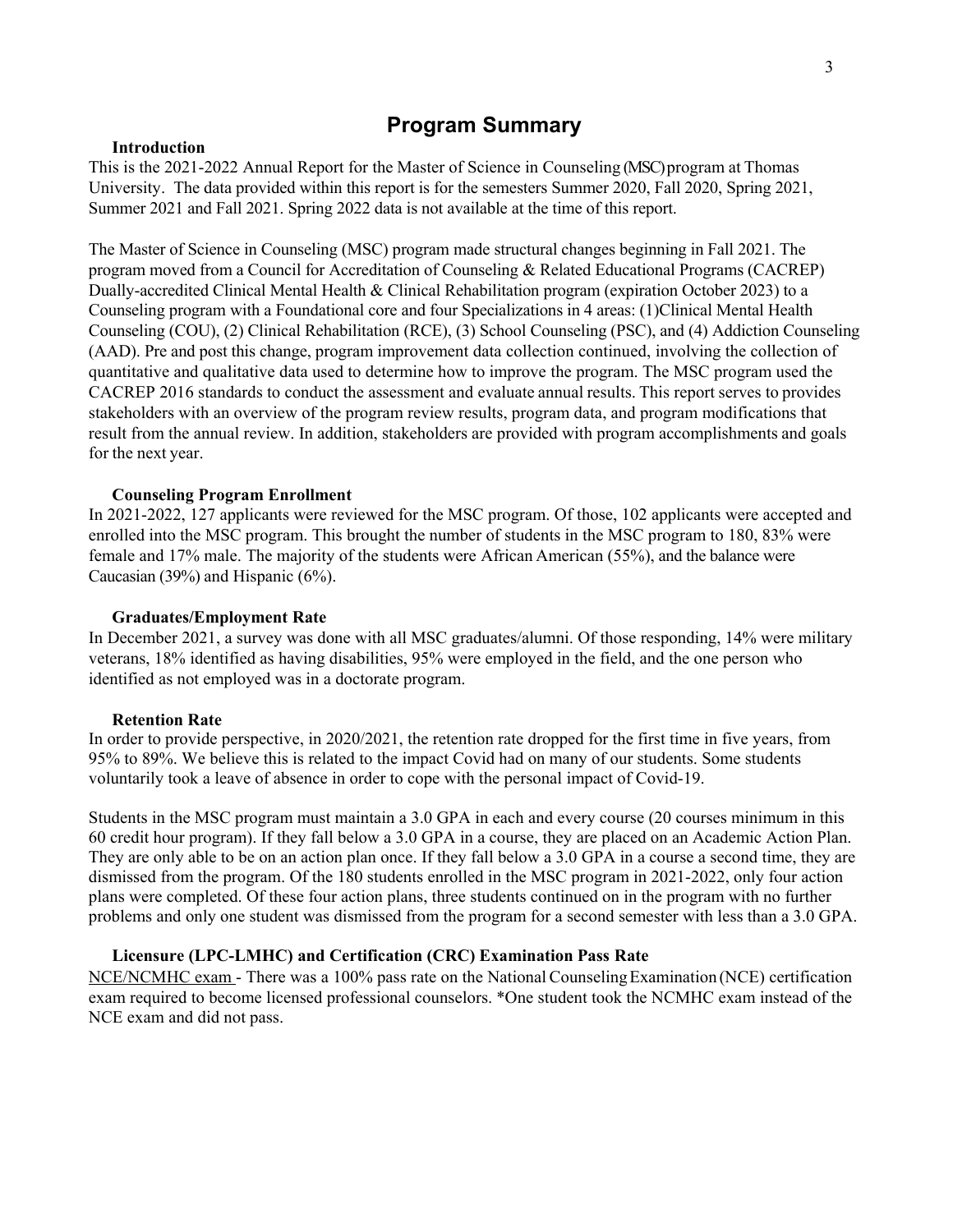| Exam Date     | $#$ Sitting    |         | $#$ Passing |         | % Passing |          |         |
|---------------|----------------|---------|-------------|---------|-----------|----------|---------|
|               | Graduate       | Student | Graduate    | Student |           | Graduate | Student |
| Spring 2020   | $\theta$       |         | 0           |         |           | N/A      | 100%    |
|               |                |         |             |         |           |          |         |
| Fall 2020     | $\theta$       | 2       | $\theta$    | 2       |           | N/A      | 100%    |
|               |                |         |             |         |           |          |         |
| Spring $2021$ | $\overline{0}$ | 9       | $\theta$    | 8       |           | N/A      | 91.40%* |
|               |                |         |             |         |           |          |         |
| Fall 2021     |                | 9       | 0           | 6       |           | U        | 67%     |

TU Master of Science in Counseling student and graduate NCE (10) or NCMHC (1) pass rates:

CRC exam - TU Master of Science in Counseling student and graduate Certified Rehabilitation Counselor (CRC) exam pass rates: (The national pass rate is 40% graduates, 58% students). Again, we believe Covid had much to do with our students' low pass rates. They reported high stress levels and illness. Note, this is the most up-to-date data. The 2021-2022 data is not available until October 2022.

| Exam Date                   | # Sitting |                |                | $#$ Passing    | % Passing |         |
|-----------------------------|-----------|----------------|----------------|----------------|-----------|---------|
|                             | Graduate  | Student        | Graduate       | Student        | Graduate  | Student |
| $10/14/17$ -<br>10/13/2018  | 7         | 8              | $\overline{2}$ | 5              | 39%       | 63%     |
| $10/14/2018$ -<br>7/31/2019 | 3         | 4              | 1              | $\overline{2}$ | 33%       | 67%     |
| 10/12/2019-<br>7/31/2020    | 3         | $\overline{4}$ | 1              | $\overline{2}$ | 33%       | 67%     |
| 10/2020-<br>7/2021          | 5         | 9              |                | 4              | 20%       | 44%     |

#### **Professional Dispositions**

Faculty evaluate student dispositions throughout the program utilizing Tevera's CCS-R. Each faculty member completes a CCS-R on each student in each course, providing an abundance of data points. The results of the evaluation indicate that faculty see student character growth as they progress through the program.

## **Fieldwork Site Supervisor Data**

Site supervisors complete a final evaluation of student skill at the end of each fieldwork placement to determine areas of strength and remediation in individual students, as well as, to provide programmatic data to address whether curriculum areas need to be strengthened to prepare students for practical work in the field. Students are assessed in 13 clinical areas using a 5-point Likert Scale. Scores of 3-5 indicate meeting-exceeding expectations, and scores of 2 and below are further analyzed to determine how individual remediation can be implemented to help students improve on those skills prior to enrollment in the succeeding fieldwork course.

Final fieldwork evaluations assess student performance in the following areas:

- Assessment/Evaluation
- Human Growth and Development
- Treatment Planning and Case Management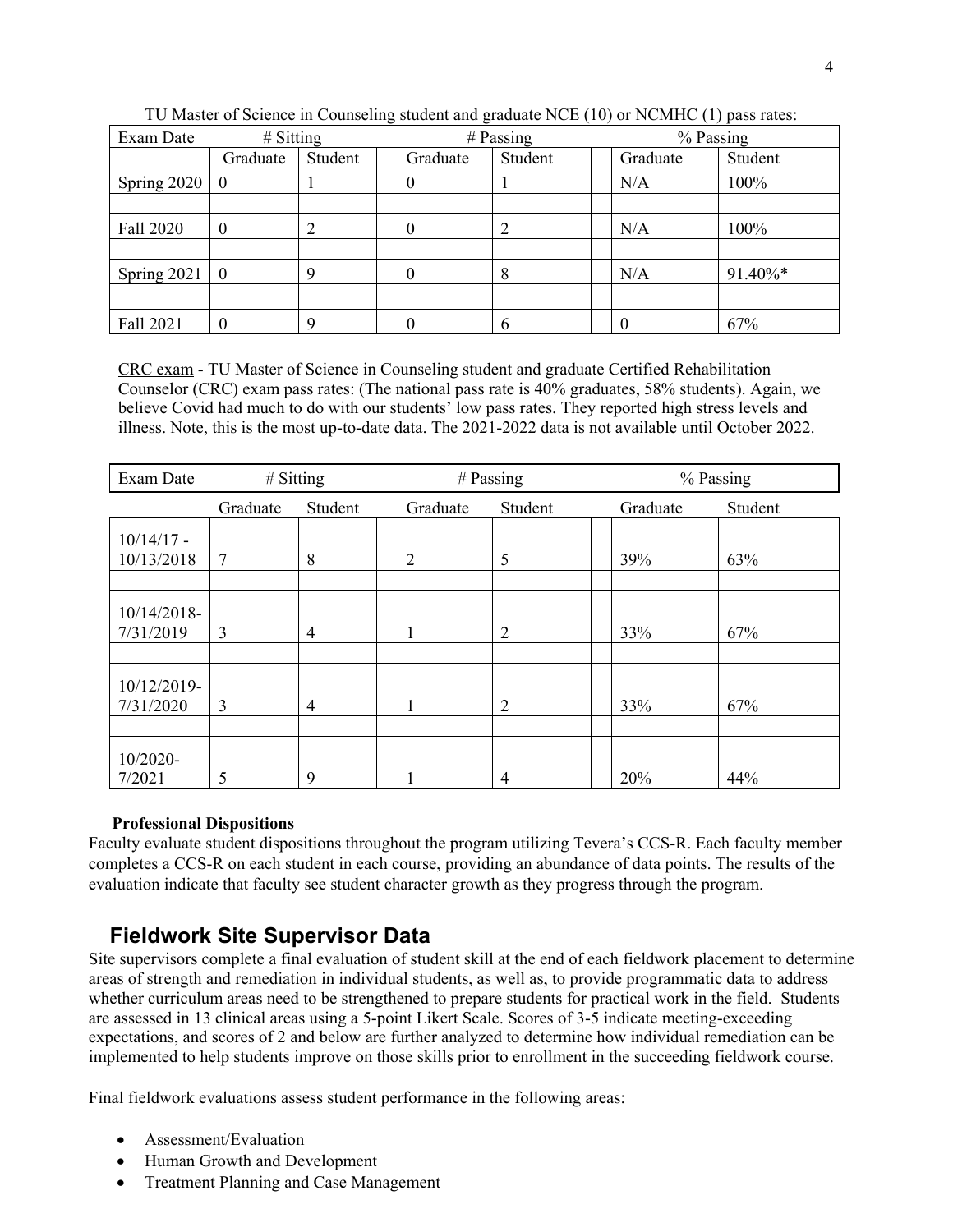- Career Development
- Counseling Interventions
- Group Counseling Interventions
- Community Resources
- Case File Recording and Reporting
- Ethically Sound Practice and Strategies
- Social and Cultural Diversity
- Job Placement
- Effective Workplace Relationships
- Work Habits

For the 2020-2021 academic year, we faced many challenges with Covid-19 interrupting student placements due to world-wide closures, quarantines and lock-downs. Through the cooperation of CACREP, the TU CMHCRC program was able to keep students placed on their sites, accruing hours, even through the difficulties that were faced by many during the pandemic.

A total of  $n = 187$  responses to final fieldwork evaluations were completed from Summer 2020 – Fall 2021 with the following results:

- 1) **Assessment/Evaluation:** n = 185 scores of 3 or above with accompanying free response comments by site supervisors indicating satisfaction with student performance in this area.  $n = 3$  scores of 2 (below expectations in this area.) Further analysis of free-response comments indicates that  $n = 2$  will improve in this area with more practice and supervision on site. n=1 that needs more remediation prior to moving on to the next fieldwork class. This student showed consistent scores of 2 in the final evaluation and was retained in Internship 1.
- 2) **Human Growth and Development**:  $n = 186$  scores of 3 or above with accompanying free response comments by site supervisors indicating satisfaction with student performance in this area.  $n = 2$  scores of 2 (below expectations in this area.) Further analysis of free-response comments indicates that  $n = 1$  will improve in this area with more practice and supervision on site. n=1 that needs more remediation prior to moving on to the next fieldwork class. This student showed consistent scores of 2 in the final evaluation and was retained in Internship 1.
- 3) **Treatment Planning and Case Management:** n = 185 scores of 3 or above with accompanying free response comments by site supervisors indicating satisfaction with student performance in this area.  $n = 3$ scores of 2 (below expectations in this area.) Further analysis of free-response comments indicates that  $n =$ 2 will improve in this area with more practice and supervision on site. n=1 that needs more remediation prior to moving on to the next fieldwork class. This student showed consistent scores of 2 in the final evaluation and was retained in Internship 1.
- 4) **Career Development**:  $n = 186$  scores of 3 or above with accompanying free response comments by site supervisors indicating satisfaction with student performance in this area.  $n = 2$  scores of 2 (below expectations in this area.) Further analysis of free-response comments indicates that  $n = 1$  will improve in this area with more practice and supervision on site. n=1 that needs more remediation prior to moving on to the next fieldwork class. This student showed consistent scores of 2 in the final evaluation and was retained in Internship 1.
- 5) **Counseling Interventions**: n = 182 scores of 3 or above with accompanying free response comments by site supervisors indicating satisfaction with student performance in this area.  $n = 5$  scores of 2 (below expectations in this area.) Further analysis of free-response comments indicates that  $n = 4$  will improve in this area with more practice and supervision on site; Site placement has not allowed for sufficient opportunity to assess this area of skill during lockdown.  $n=1$  that needs more remediation prior to moving on to the next fieldwork class. This student showed consistent scores of 2 in the final evaluation and was retained in Internship 1.
- 6) **Group Counseling Interventions:** n=187 scores of 3 or above with accompanying free response comments by site supervisors indicating satisfaction with student performance in this area OR indication that student has not been able to perform group counseling interventions during the lockdown. No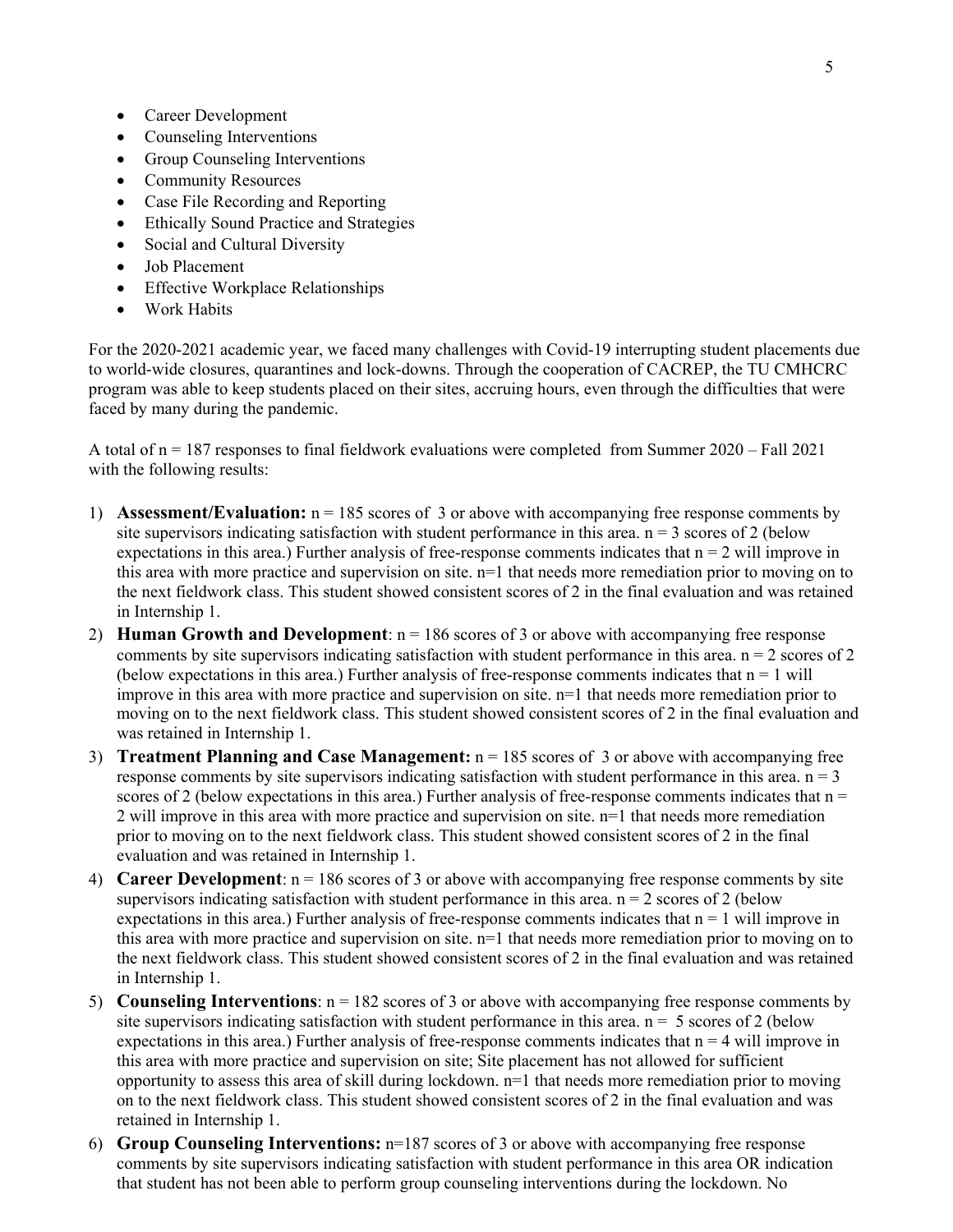unsatisfactory scores reported.

- 7) **Community Resources:** n=187 scores of 3 or above with accompanying free response comments by site supervisors indicating satisfaction with student performance in this area OR indication that student has not been able to implement community resources during the lockdown. No unsatisfactory scores reported.
- 8) **Case File Recording and Reporting:** n = 183 scores of 3 or above with accompanying free response comments by site supervisors indicating satisfaction with student performance in this area.  $n = 4$  scores of 2 (below expectations in this area.) Further analysis of free-response comments indicates that  $n = 3$  will improve in this area with more practice and supervision on site once site reopens; Site placement has not allowed for sufficient opportunity to assess this area of skill during lockdown. n=1 that needs more remediation prior to moving on to the next fieldwork class. This student showed consistent scores of 2 in the final evaluation and was retained in Internship 1.
- 9) **Ethically Sound Practices and Strategies:** n = 186 scores of 3 or above with accompanying free response comments by site supervisors indicating satisfaction with student performance in this area.  $n = 1$ score of 2 (below expectations in this area.) This student showed consistent scores of 2 in the final evaluation and was retained in Internship 1.
- 10) **Social and Cultural Diversity:** n = 186 scores of 3 or above with accompanying free response comments by site supervisors indicating satisfaction with student performance in this area.  $n = 1$  score of 2 (below expectations in this area.) This student showed consistent scores of 2 in the final evaluation and was retained in Internship 1.
- 11) **Job Placement:**  $n = 186$  scores of 3 or above with accompanying free response comments by site supervisors indicating satisfaction with student performance in this area.  $n = 1$  score of 2 (below expectations in this area.) This student showed consistent scores of 2 in the final evaluation and was retained in Internship 1.
- 12) **Effective Workplace Relationships:** n=187 scores of 3 or above with accompanying free response comments by site supervisors indicating satisfaction with student performance in this area OR indication that student has not been able to be assessed in this area during the lockdown. No unsatisfactory scores reported.
- 13) **Work Habits:** n = 186 scores of 3 or above with accompanying free response comments by site supervisors indicating satisfaction with student performance in this area.  $n = 1$  score of 2 (below expectations in this area.) This student showed consistent scores of 2 in the final evaluation and was retained in Internship 1.

Overall, site supervisor evaluations indicate a 98-100% satisfactory rate with student performance in all assessed domains with the 2% of problematic results being resolved through further onsite training or remediation.

## **Site Supervisor Evaluation of the Thomas University Masters of Science in Clinical Mental Health and Clinical Rehabilitation Counseling**

Site Supervisors for all fieldwork courses were asked to evaluate the masters program using a 5-point Likert scale in the following areas:

- Student's overall educational Preparation
- Student's clinical ability
- Student's ethical behavior
- Student's theoretical knowledge
- Student's administrative skill
- Student's ability to recognize professional limitations and seek supervision
- Student's perception of support from university Faculty and Staff
- Student's professional disposition

100% of respondents scored Thomas University's master's program as meeting-exceeding expectations with no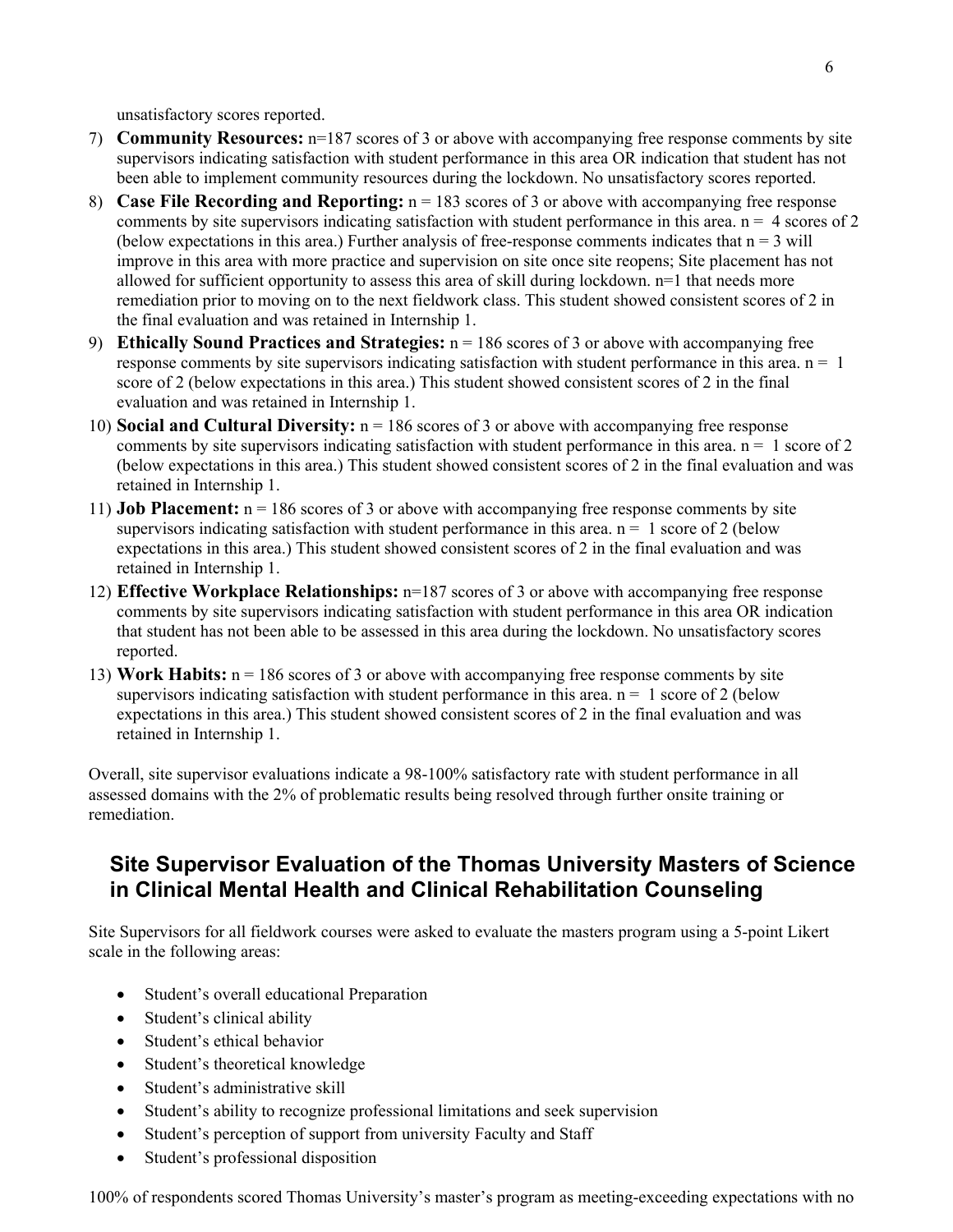unsatisfactory scores in any area of the assessment. Feedback from supervisors will be incorporated into the fieldwork instructor training for the following semester so we can exceed expectations in all areas in the future.

Program faculty use a variety of measures to assess student success as part of the annual program evaluation. The program evaluation results are then used to determine program modifications. In 2020-2021 Key Performance Indicators (KPI) were evaluated in all 8 CACREP core areas that represent foundational knowledge required of all entry level counselor education graduates including: (1) Professional Counseling Orientation and Ethical Practice; (2) Social and Cultural Diversity; (3)Human Growth and Development, (4) Career Development; (5) Counseling and Helping Relationships; (6) Group Counseling and Group Work; (7) Assessment and Testing; and (8) Research and Program Evaluation.

CACREP standards are used as Key Performance Indicators. KPIs are assessed to determine student success and whether learning outcomes are met. Each course in the curriculum collects an artifact assignment that demonstrates a summative assessment of student skill in a particular area of the course's student learning outcomes that encompasses an important area of mastery. Each student must score at least an 80% or above on each artifact assignment to successful meet the KPI.

#### **Key Performance Indicators Evaluated 2020-2021**

**Table 1** shows a summary of all KPIs (CACREP standard assessed by the artifact assignment), courses offered, the artifact assignment that is collected, and when and at what point in the semester it is collected.

| <b>KPI</b>                                                                                                                                                                                                                                                                              | <b>Course # and Name</b>                                                          | <b>Artifact (Signature</b><br>Assessment)                             | When & at<br><b>What Point in</b><br>the semester<br>collected |
|-----------------------------------------------------------------------------------------------------------------------------------------------------------------------------------------------------------------------------------------------------------------------------------------|-----------------------------------------------------------------------------------|-----------------------------------------------------------------------|----------------------------------------------------------------|
| 2.F.1.b. The multiple professional roles<br>and functions of counselors across<br>specialty areas, and their relationship<br>with human service and integrated<br>behavioral health care systems,<br>including interagency and<br>interorganizational collaboration and<br>consultation | COU 602/RCE 601:<br>Foundations and Techniques<br>of Counseling                   | Fieldwork Experience-<br>Facility Visit Paper                         | First Semester of<br>Enrollment;<br>Week 4                     |
| 2.F.7.e. Use of assessments for<br>diagnostic and intervention planning<br>purposes                                                                                                                                                                                                     | RCE 605: Medical Aspects<br>of Disability                                         | Disability/Functional<br><b>Assessment Interview</b>                  | First Fall; Week<br>3                                          |
| 2.F.1.d. The role and process of the<br>professional counselor advocating on<br>behalf of the profession                                                                                                                                                                                | COU 606/RCE 645: Ethics<br>and Professional Orientation                           | <b>Ethical Case Studies</b>                                           | First Summer;<br>End of Semester                               |
| 2.F.2.d. The impact of heritage,<br>attitudes, beliefs, understandings, and<br>acculturative experiences on an<br>individual's views of others                                                                                                                                          | COU 608/RCE 611:<br>Psychosocial and<br><b>Multicultural Aspects</b>              | <b>Multicultural Current</b><br>Event                                 | First Spring;<br>Midterm                                       |
| 2.F.3.e. biological, neurological, and<br>physiological factors that affect human<br>development, functioning and behavior                                                                                                                                                              | COU 612/RCE 688: Human<br>Growth and Development                                  | Life Span<br>Development Research<br>Paper                            | First Spring; End<br>of Semester                               |
| 2.F.5.i. Development of measurable<br>outcomes for clients                                                                                                                                                                                                                              | COU 613/RCE 665: Human<br>Sexuality OR<br>AAC678:<br>Psychopharmacology           | Assessment $&$<br><b>Treatment Plan OR</b><br>Create Your Own<br>Drug | Last Spring; End<br>of Semester                                |
| 2.F.5.k. Strategies to promote client<br>understanding of and access to a variety<br>of community-based resources                                                                                                                                                                       | RCE 621: The Helping<br>Professional: Case<br>Management & Community<br>Resources | <b>Community Resources</b><br>Manual Project                          | First Summer;<br>End of Semester                               |

#### **Table 1: List of Course Artifact Assignments and Semester of Collection**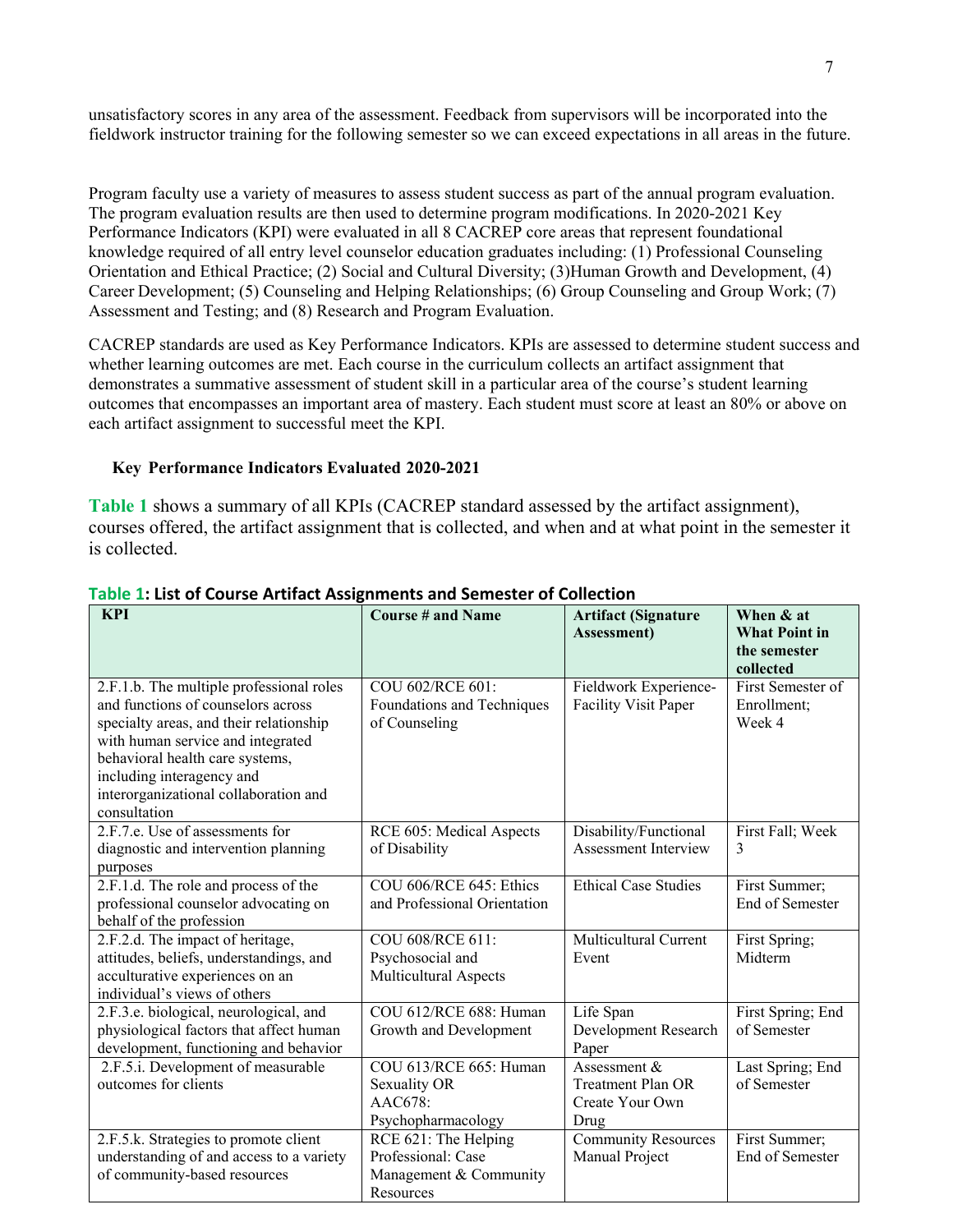| 2.F.5.a. theories and models of<br>counseling                           | COU 627/RCE 620: Theories<br>and Techniques of        | <b>Counseling Philosophy</b><br>Paper | First Fall; End of<br>Semester    |
|-------------------------------------------------------------------------|-------------------------------------------------------|---------------------------------------|-----------------------------------|
|                                                                         | Counseling                                            |                                       |                                   |
| 2.F.6.g. ethical and culturally relevant                                | COU 628/RCE 622: Theories                             | Group Role Play                       | First Spring; End                 |
| strategies for designing and facilitating                               | and Techniques of Group                               | Experience                            | of Semester                       |
| groups                                                                  | Counseling                                            |                                       |                                   |
| 2.F.7.m. Ethical and culturally relevant                                | COU 634/RCE 630: Testing                              | Assessment Instrument                 | Second Spring;                    |
| strategies for selecting, administering,                                | and Assessment                                        | Review                                | Week 12                           |
| and interpreting assessment and test                                    |                                                       |                                       |                                   |
| results                                                                 |                                                       |                                       |                                   |
| 2.F.4.c. Processes for identifying and                                  | COU 646/RCE 655:                                      | Labor Market Analysis                 | First Fall;                       |
| using career, avocational, educational,                                 | Foundations of Career                                 |                                       | Midterm                           |
| occupational and labor market                                           | Development and Job                                   |                                       |                                   |
| information resources, technology and                                   | Placement                                             |                                       |                                   |
| information systems                                                     |                                                       |                                       |                                   |
| 2.F.5.m. Crisis Intervention, trauma-                                   | COU 656/RCE 607: Crisis                               | Crisis Resources                      | Second Fall;                      |
| informed, and community-based                                           | and Trauma Counseling                                 | <b>Brochure</b>                       | Week 7                            |
| strategies, such as psychological first aid                             |                                                       |                                       |                                   |
| 2.F.3.d. Theories and etiology of<br>addictions and addictive behaviors | COU 657/RCE 603:                                      | <b>Addiction Treatment</b>            | Second Summer;                    |
|                                                                         | <b>Substance Abuse Counseling</b><br>COU 664/RCE 685: | Plan                                  | Week 7                            |
| 2.F.5.b. A systems approach to<br>conceptualizing clients               |                                                       | Marriage & Family<br>Research Paper   | Second Summer;<br>End of Semester |
|                                                                         | Marriage and Family<br>Counseling                     |                                       |                                   |
| 2.F.7.l. Use of assessment results to                                   | COU 670/RCE 640:                                      | Case Study-Diagnoses                  | Second Spring;                    |
| diagnose developmental, behavioral and                                  | Psychopathology &                                     |                                       | Week 15                           |
| mental disorders                                                        | Diagnosis                                             |                                       |                                   |
| 2.F.5.h. Developmentally relevant                                       | COU 671/RCE 635:                                      | Diagnostic Assessment                 | Last Summer;                      |
| counseling treatment or intervention                                    | Abnormal Behavior                                     |                                       | Week 5                            |
| plans                                                                   |                                                       |                                       |                                   |
| 2.F.8.j. ethical and culturally relevant                                | COU 673/RCE 672:                                      | Research Paper                        | Second/Third                      |
| strategies for conducting, interpreting,                                | Research and Program                                  |                                       | Spring; Week 15                   |
| and reporting the results of research                                   | Evaluation                                            |                                       |                                   |
| and/or program evaluation                                               |                                                       |                                       |                                   |
| 2.F.5.f. Counselor characteristics and                                  | COU 680/RCE 680:                                      | Case Review & Final                   | Final 3                           |
| behaviors that influence the counseling                                 | <b>Counseling Practicum</b>                           | Reflection Paper                      | Semesters; End of                 |
| process                                                                 |                                                       |                                       | Semester                          |
| 2.F.7.c. Procedures for assessing risk of                               | COU 681/RCE 681:                                      | Case Review $\overline{\&}$           | Final 3                           |
| aggression or danger to others, self-                                   | Counseling Internship I                               | <b>Clinical Content</b>               | Semesters; End of                 |
| inflicted harm, or suicide                                              |                                                       | Summary                               | Semester                          |
| 2.F.5.n. Process for aiding students in                                 | COU 682/RCE 682:                                      | Case Review & My                      | Final Semester;                   |
| developing a personal model of                                          | Counseling Internship II                              | Counseling Identity                   | End of Semester                   |
| counseling                                                              |                                                       | Final Paper                           |                                   |
| Culmination of all 8 KPI Domain Areas                                   | COU 698/RCE 698:                                      | Portfolio                             | Final 2                           |
|                                                                         | <b>Counseling Capstone</b>                            | Presentation/PSC                      | Semesters; End of                 |
|                                                                         |                                                       | Implementation Plan                   | Semester                          |

## **Addiction Counseling Specialization**

| <b>KPI</b>                                                                                                                                     | Course # and Name                                                    | Artifact<br>(Signature)<br><b>Assessment</b> ) | When & at What Point<br>in the semester<br>collected |
|------------------------------------------------------------------------------------------------------------------------------------------------|----------------------------------------------------------------------|------------------------------------------------|------------------------------------------------------|
| 5.A.2.1. legal and ethical<br>considerations specific to addiction<br>counseling                                                               | AAC 604: Ethics in<br>Addiction & Alcoholism                         | Ethical Issue<br>PowerPoint                    | Final Fall; End of<br>Semester                       |
| 2.F.2.d. The impact of heritage,<br>attitudes, beliefs, understandings, and<br>acculturative experiences on an<br>individual's views of others | COU 608/RCE 611:<br>Psychosocial and<br><b>Multicultural Aspects</b> | Multicultural<br>Current Event                 | First Spring; Midterm                                |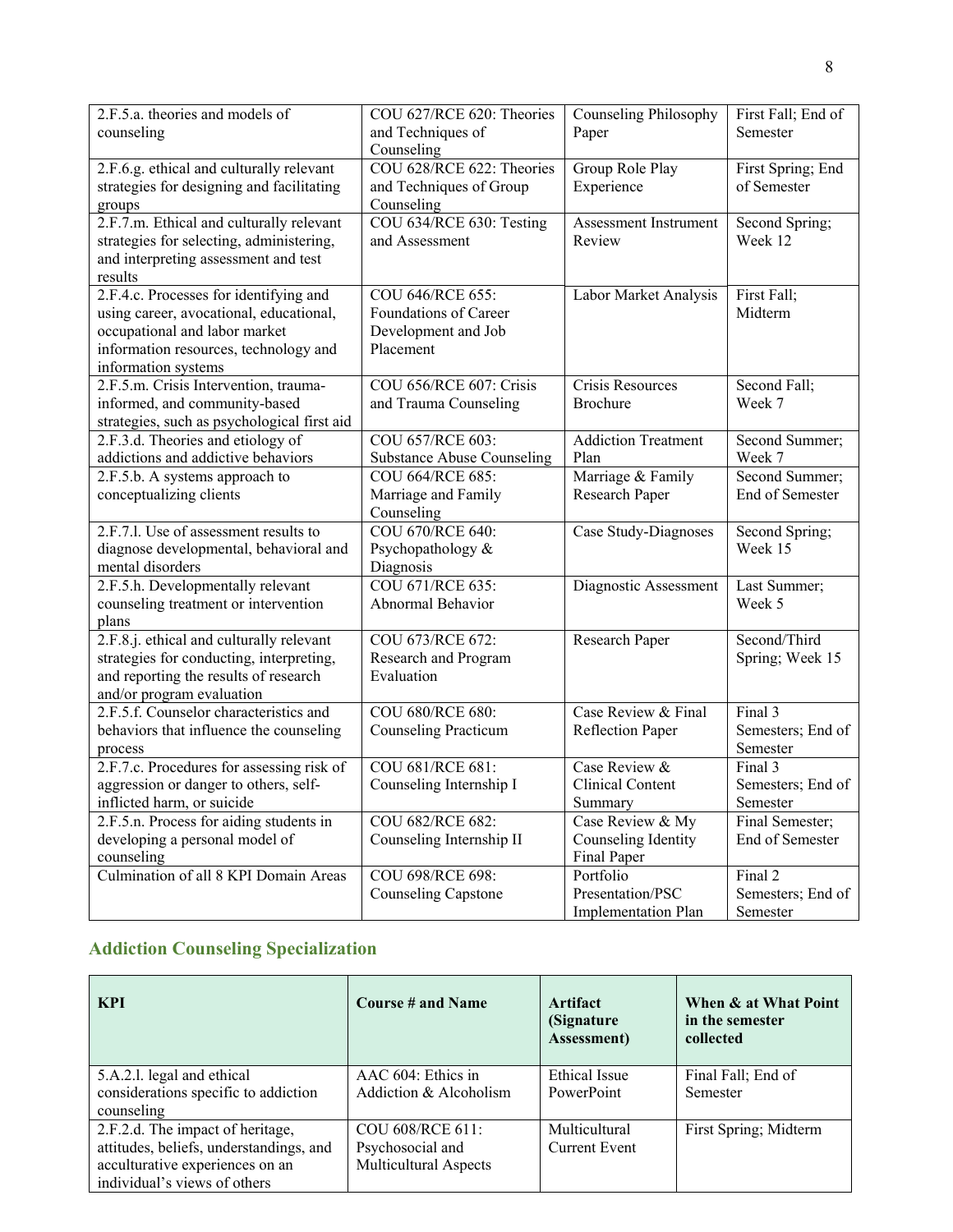| 2.F.5.i. Development of measurable        | COU 613/RCE 665:          | Assessment $&$        | Last Spring; End of   |
|-------------------------------------------|---------------------------|-----------------------|-----------------------|
| outcomes for clients                      | Human Sexuality (if req'd | <b>Treatment Plan</b> | Semester              |
|                                           | for licensure)            |                       |                       |
| 5.A.3.f. Strategies for helping clients   | AAC 668: Co-Occurring     | Motivational          | Last Summer: End of   |
| identify the effects of addiction on life | <b>Disorders</b>          | Interview             | Semester              |
| problems and the effects of continued     |                           |                       |                       |
| harmful use or abuse, and the benefits    |                           |                       |                       |
| of life without addiction                 |                           |                       |                       |
| 5.A.2.h. Classifications, indications,    | AAC 678:                  | Create Your Own       | Last Spring; End of   |
| and contraindications of commonly         | Psychopharmacology        | Drug Project          | Semester              |
| prescribed psychopharmacological          |                           |                       |                       |
| medications for appropriate medical       |                           |                       |                       |
| referral and consultation                 |                           |                       |                       |
| 5.A.3.d. Techniques and interventions     | AAC 683: Counseling       | <b>Case Review</b>    | Last Semester; End of |
| related to substance abuse and other      | Internship III            |                       | Semester              |
| addictions                                |                           |                       |                       |

All KPIs scored at 80% or higher for students retained in the program throughout the 2020-2021 academic and calendar year.

# **Program Findings & Recommendations**

### **Program Modifications**

Faculty recommended program modifications related to course structure and assignments as described that are a result of the program evaluation. All program modifications have been implemented, but not evaluated. One other program modification is described that resulted from the program review of data and the discussion around these data.

### **Modifications related to the Program Evaluation Results**

- 1. Change the name of the Counseling master program to Master of Science in Counseling (MSC).
- 2. Change the structure of the Counseling master program from its current dual accreditation structure (Clinical Mental Health and Clinical Rehabilitation Counseling) to a Core Foundational 45 credit hours and Specialization of 15 credit hour structure to include both of these accredited areas.
- 3. Add School Counseling and Addiction Counseling as Specialization options for students, making a total of four Specializations.
- 4. To utilize Cengage to a larger degree where possible. When Cengage has a textbook that meets the needs of an MSC course, move to that Cengage textbook. This allows students to access and utilize Cengage Unlimited for student savings.
- 5. Faculty realized they are recreating their courses each semester, taking away time from their ability to develop new content. Thus, Master shells for all courses are being developed so faculty are able to have clean backups of their course content. These master shells are also able to be used to populate the same course in another semester, allowing faculty to begin developing new content in addition to their existing content. This also ensures that all course content being used for assessment and evaluation purposes remains in the course.

## **Program Accomplishments and Goals**

### **Program Accomplishments in 2021-2022**

The Master of Science in Counseling program at Thomas University accomplished much in the 2021-2022 academic year. A few of the accomplishments are listed below.

- Developed and launched the restructured program, originally called the Clinical Rehabilitation  $&$  Clinical Mental Health Counseling (CRCMHC) program. The name changed to Master of Science in Counseling (MSC) and the structure changed to a program with core Foundational courses (45 credit hours) with four Specializations of 15 credit hours each.
- Enrolled the first students into the Professional School Counseling Specialization of the MSC program.
- We were granted a \$1.9 million Health Resources & Services Administration (HRSA) Behavioral Health